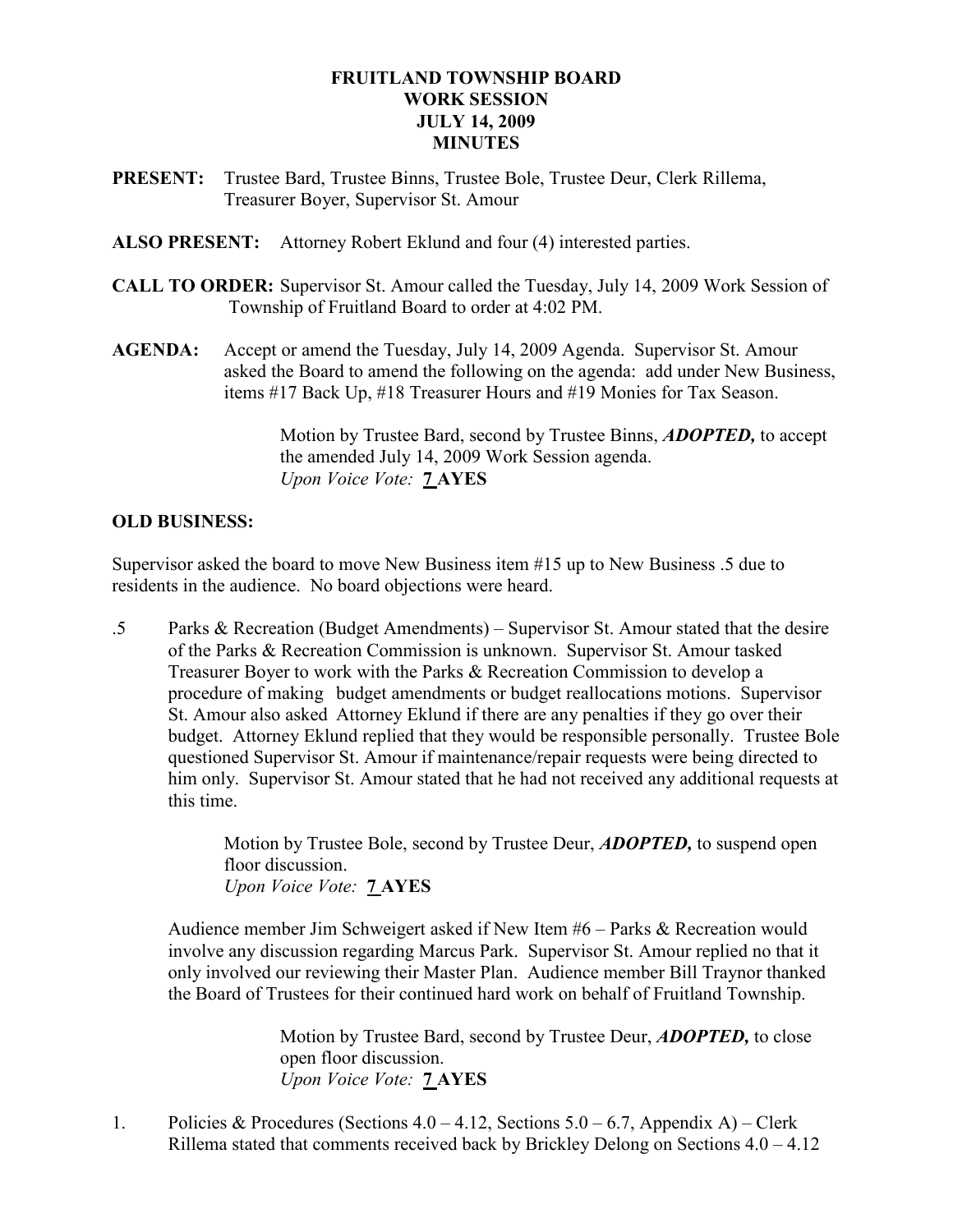# FRUITLAND TOWNSHIP JULY 14, 2009 WORK SESSION MINUTES

 will be reviewed by Trustee Deur and herself on Thursday, July 16, 2009 and that a draft of those changes or additions will be discussed at the August work session. Supervisor St. Amour stated that the draft of Sections  $5.0 - 6.7$  along with Appendix A have been reviewed by Clerk Rillema and himself. If anyone has changes or additions, to please forward them to Clerk Rillema and another draft would be available at the August work session for discussion.

- 2. 1562 Duck Lake Road Supervisor St. Amour stated that the garage is in violation of our ordinances. After recommendation from Attorney Eklund, before a decision can be made, Supervisor St. Amour will ask at Monday's regular meeting a motion to approve \$40.00 to have our Building Inspector inspect the garage and report back to himself the report.
- 3. 5623 Murray Road Supervisor St. Amour provided the Board with a copy of the email sent by Maryl Hook dated July 14, 2009. Supervisor St. Amour and Attorney Eklund both spoke about the mediation which did not work between the two parties. The oral arguments on the appeal is scheduled for August 17, 2009. Fruitland Township's brief is due by July 31, 2009. There is no scheduled court case on the second law suit as of today's date.
- 4. Cemetery Sexton Clerk Rillema stated that two interested parties quoted the Cemetery Sexton position. Clerk Rillema prepared a spreadsheet comparing the ordinance fees compared to the two interested parties quoted fees. A question from Trustee Bard regarding services rendered if selected parties were unable to perform service due to illness or vacation prompted a motion to suspend open floor discussion.

Motion by Trustee Deur, second by Trustee Bard, **ADOPTED**, to suspend the rules to allow open floor discussion. Upon Voice Vote: **7 AYES** 

Trustee Bard asked Mr. Burns who is one of the parties quoting this service if he had arrangements for services to be rendered if he was unable to perform. Mr. Burns answered that he had a couple of people in mind but no one that had experience.

> Motion by Trustee Bard, second by Trustee Bole, **ADOPTED**, to close open floor discussion. Upon Voice Vote: 7 AYES

- 5. Fruitland Township Representation (Joint Planning Commission/West Michigan Shoreline Regional Development Commission) – Attorney Eklund stated that he was in the process of completing his recommendations and would be forwarding them on to Supervisor St. Amour and Trustee Deur for review before the next JPC meeting.
- 6. Road Improvements Supervisor St. Amour stated that the previous administration had discussed the chip sealing of Lakewood Road east of Nestrom, but did not approve by by motion form. A motion will be presented to the Board at the Monday Regular meeting. As for other roads for consideration, Supervisor St. Amour stated that the request of Trustee Deur for traffic counts had not been received by Muskegon County Road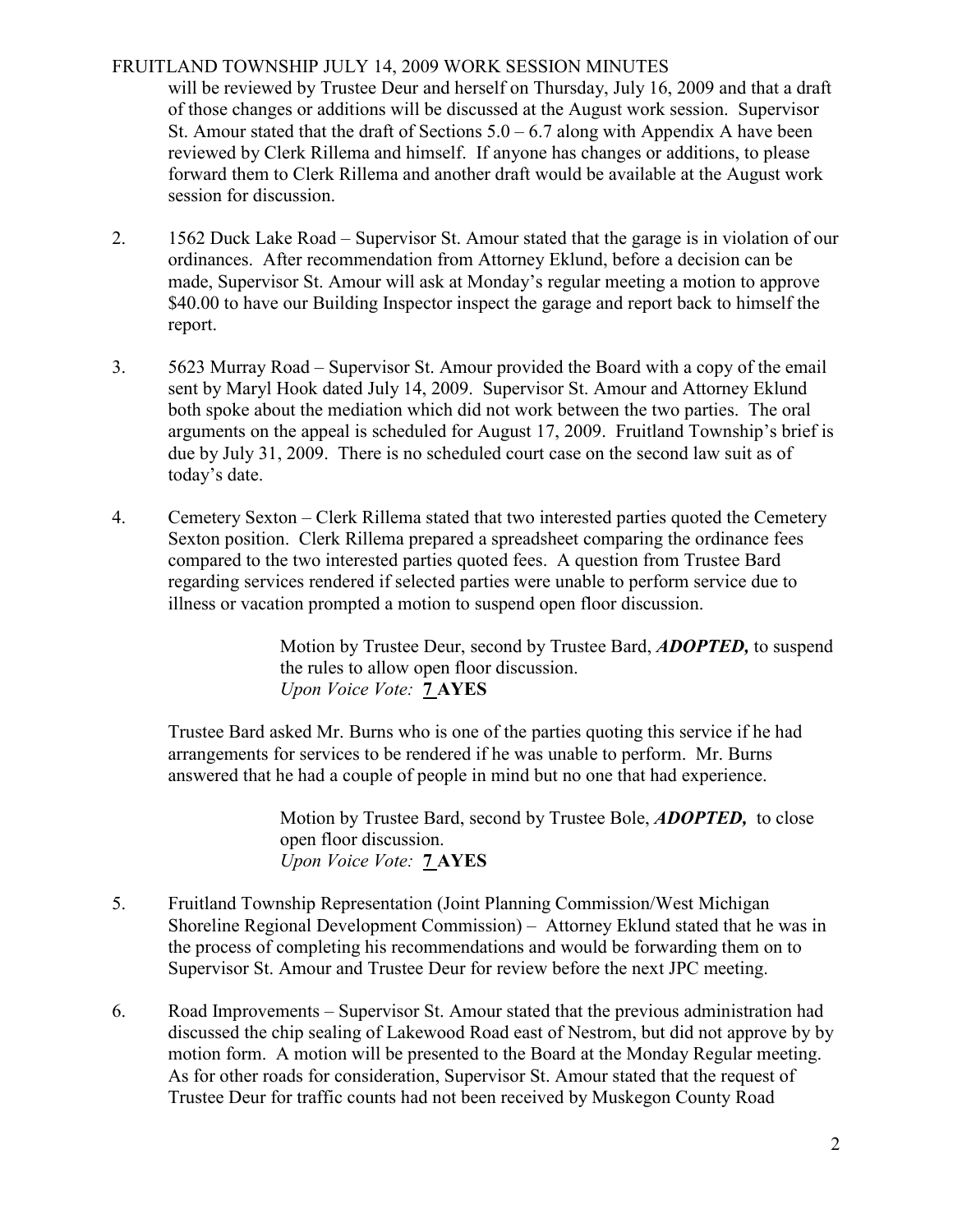- FRUITLAND TOWNSHIP JULY 14, 2009 WORK SESSION MINUTES Commission, but he would make another request before Monday's regular board meeting.
- 7. 2745 Lorenson Road Attorney Eklund reported that we lost the first case to have continued cleanup because of the current case of Hitsman vs Cooper. The second case is scheduled for August.
- 8. McMillan Road End (Ordinance/Grants) –Trustee Bard reported that the committee met on July 2 and is requesting that this Board give a time frame for consideration of the ordinance and would like an answer if the Board of Trustees would commit any funds towards the building of the stairway and deck. Supervisor St. Amour stated that no funds have been budgeted for this fiscal year.

Motion by Trustee Bard, second by Treasurer Boyer, **ADOPTED**, to suspend the rules to allow open floor discussion for Al VandeVusse, member of McMillan Road End Committee to speak. Upon Voice Vote: 7 AYES

Al VandeVusse asked if anyone has ever consider private donations to complete any of the work at this site.

Motion by Trustee Bard, second by Trustee Deur, **ADOPTED**, to close open floor discussion. Upon Voice Vote: **7 AYES** 

Supervisor St. Amour will contact the McMillan Road End Committee to gather additional information.

- 9. Plastic Shredder Treasurer Boyer placed the ad in the MTA magazine but no offer to purchase has been received at this time.
- 10. Township Liability No report at this time
- 11. Prein & Newhof No report at this time.
- 12. 3350 Bard Road Attorney Eklund reported that Mrs. Pyle was ticketed and she plead not guilty. An August 4, 2009 pretrial hearing date has been filed.
- 13. Community Building (Grants/Foundation Repair) Clerk Rillema stated that paperwork has been submitted for both the 2008 grant completion and 2009 grant application. She is awaiting response back from the State of Michigan on reimbursement and acceptance.
- 14. White Lake Fire Authority Dry Hydrants/Cistern Treasurer Boyer reported that the request for the dry hydrants and cistern will be at the next meeting scheduled July 17, 2009.

#### NEW BUSINESS –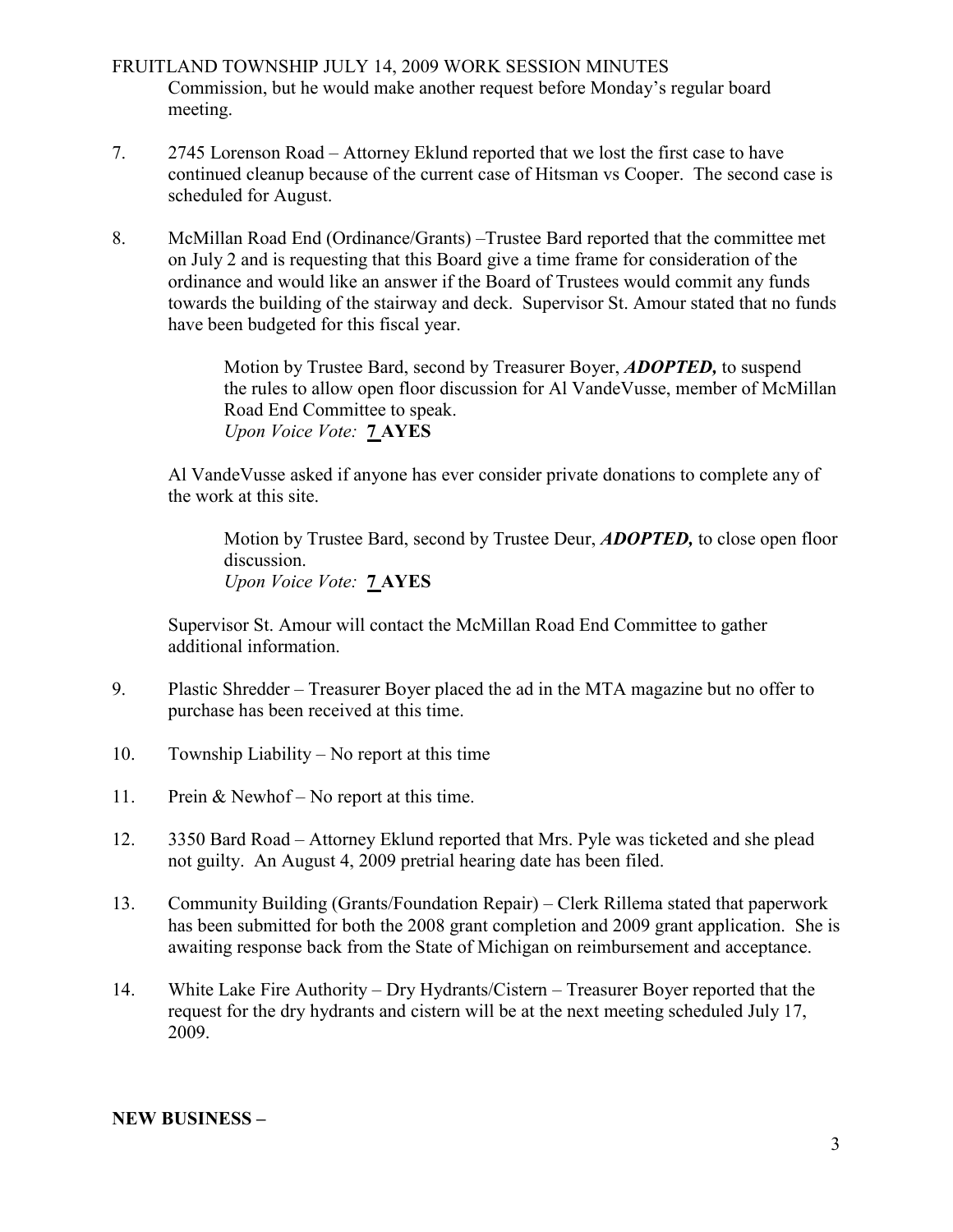### FRUITLAND TOWNSHIP JULY 14, 2009 WORK SESSION MINUTES

- 1. Health Insurance Supervisor St. Amour and Trustee Deur will be meeting with an agent on July 16, 2009. No additional information at this time, other than continued coverage with current insurance company is effective.
- 2. White Lake Fire Authority (Drain Field) Trustee Bole reported that he received two quotes, but would be seeking additional quotes and report at the Monday Regular meeting.
- 3. Copier Lease Treasurer Boyer reported that we now own the copier. Current maintenance monthly cost will remain the same price. Supervisor St. Amour requested Treasurer Boyer to further investigate potential cost savings.
- 4. Planning Commission Clerk Rillema stated that the Planning Commission would like to purchase four (4) books called Township Planning & Zoning Decision Making at a price of \$32.00 each. A motion will be prepared for Monday's Regular Meeting. Also Trustee Deur stated that the approval of a Special Land Use Permit for McCormick LLC was overlooked and was approved by the Planning Commission but would also need to be approved by the township board. A motion will be prepared for Monday's Regular Meeting.
- 5. Fruitland Township Hall Air Conditioning Repair Supervisor St. Amour reported that the air conditioning unit in the meeting room was in need of replacement. Two quotes were received and a motion will be prepared for Monday's Regular Meeting for consideration.
- 6. Parks & Recreation Master Plan Supervisor St. Amour asked the board to review this plan and give additions/deletions to Trustee Binns before the August work session.
- 7. Ordinance Enforcer Supervisor St. Amour would like to speak to Herb Huch (member of the Citizens Advisory Law Enforcement Committee) to talk about the process going forward. Supervisor St. Amour would also like to place an ad in the Beacon for the position of Ordinance Enforcer.
- 8. Scenic Drive/Nestrom Road Ends –Supervisor St. Amour stated that he signed the applications to place the porta-jon, trash barrel and dock at Scenic Drive and trash barrel at Nestrom Road End and the Muskegon County Road Commission approved.
- 9. 5617 South Shore Drive Supervisor St. Amour that this property owner has called the Sheriff's department and filed a complaint regarding his neighbor's dog. Supervisor St. Amour will keep the board abreast of the situation.
- 10. Muskegon County Drain Commission Supervisor St. Amour stated that the Board of Determination met at Laketon Township on July 13, 2009 in regards to the Fred Dow Drain that is on River Road. It needs to be extended.